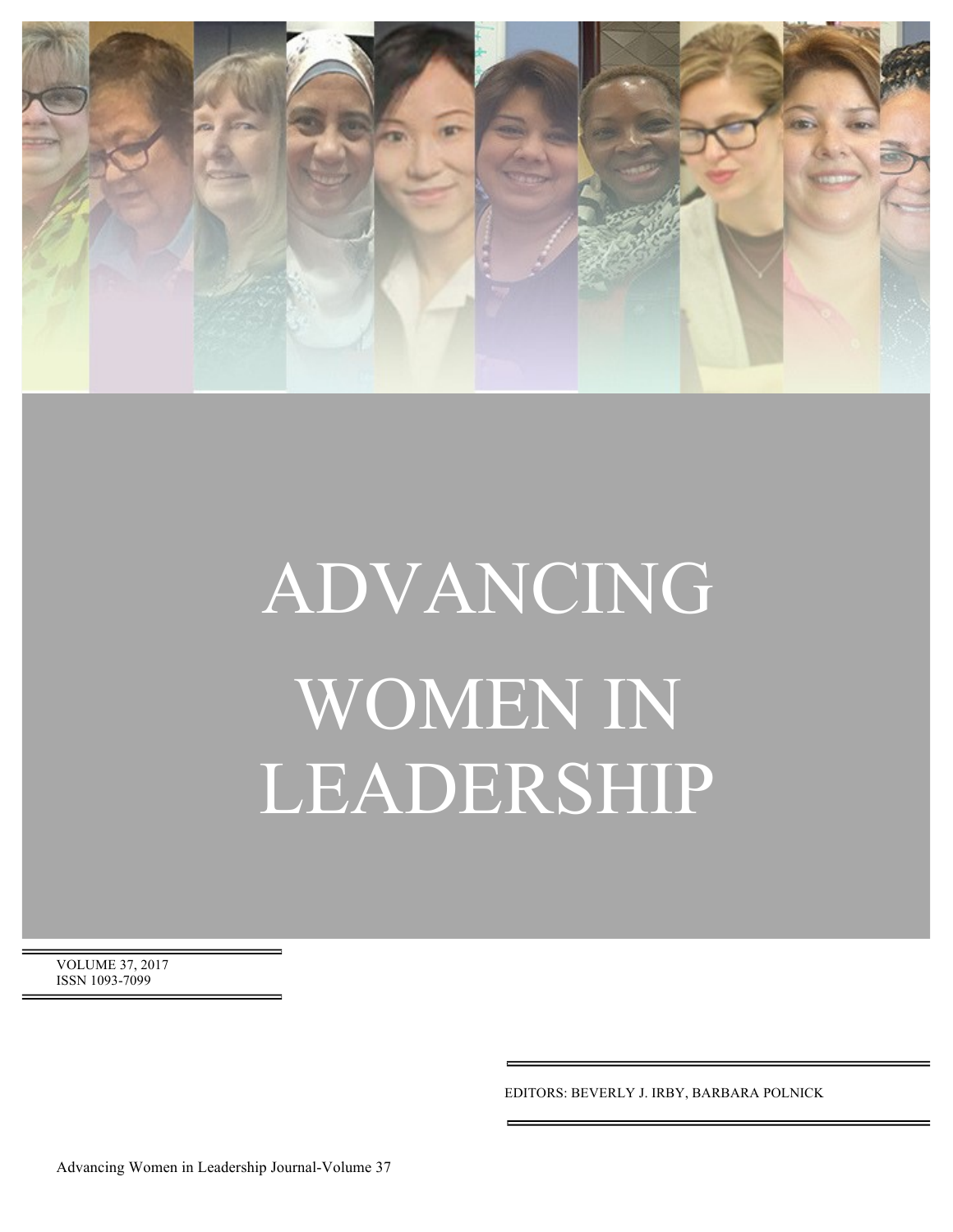## Table of Contents

| Gender Pay Inequality: An Examination of the Lilly Ledbetter Fair Pay Act Six Years Later. |  |
|--------------------------------------------------------------------------------------------|--|
| Michelle Wade $\&$ Susan Fiorentino                                                        |  |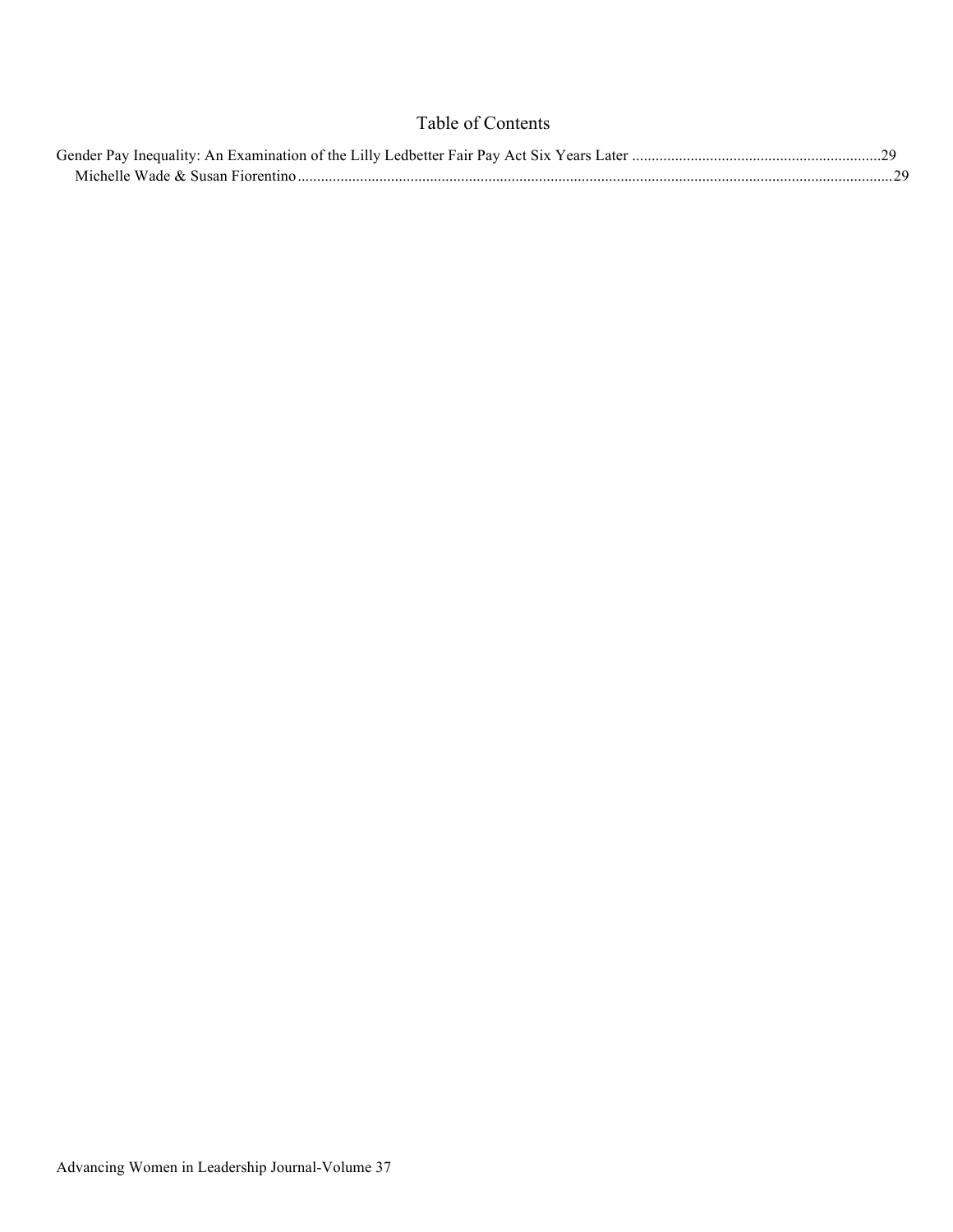Advancing Women in Leadership Vol. 37, pp. 29-36, 2017 Available online at http://www.awlj.org ISSN 1093-7099

*Full Length Research Paper*

# **Gender Pay Inequality: An Examination of the Lilly Ledbetter Fair Pay Act Six Years Later**

### **Michelle Wade & Susan Fiorentino**

**Michelle Wade,** Department of Public Policy and Administration, West Chester University, mwade@wcupa.edu **Susan Fiorentino,** Department of Public Policy and Administration, West Chester University, sfiorentino@wcupa.edu

Accepted November 22, 2016

**The Lilly Ledbetter Fair Pay Act was the first piece of legislation signed into law by President Barack Obama in January of 2009. This legislation enables an employee to sue more easily for wage discrimination under Title VII of the Civil Rights Act of 1964. In this article, we examine the impact that the Lilly Ledbetter Fair Pay Act has had on gender pay equity discrimination complaints and on how the lower courts have interpreted it since it was signed into law in January of 2009. First, we will provide a brief background about the passage of the Lilly Ledbetter Fair Pay Act and a description of the legislation itself. Then we will examine any changes in discrimination complaints since its passage, and we will analyze how lower courts have interpreted the legislation. We conclude by arguing that passage of the Lilly Ledbetter Fair Pay Act has offered little redress for gender wage discrimination since its passage six years ago.**

**Keywords:** gender discrimination, equal pay complaints, Lilly Ledbetter Fair Pay Act

#### **Introduction**

The Lilly Ledbetter Fair Pay Act was the first piece of legislation signed into law under President Barack Obama in January of 2009. This legislation enables an employee to sue more easily for wage discrimination under Title VII of the Civil Rights Act of 1964. The law makes a discriminatory compensation decision illegal each time it occurs, such as with every paycheck received, as opposed to when the discriminatory decision is first made. The Lilly Ledbetter Fair Pay Act of 2009 (Lilly Ledbetter Fair Pay Act) was passed in response to a 2007 Supreme Court decision that made it more difficult for employees to sue their employers for discriminatory pay. Opponents of the Lilly Ledbetter Fair Pay Act have argued that it is not fair to sue businesses for past discrimination. They feared that the number of lawsuits for pay discrimination would increase dramatically as a result of the law. Although a great deal was written about the Lilly Ledbetter Fair Pay Act prior to and directly after its passage, little has been written about it since. What effect has the law had on pay discrimination claims? Have such claims increased dramatically since the passage of the law as critics feared?

In this article, we examine wage discrimination complaints since the passage of the Lilly Ledbetter Fair Pay Act, and we examine how the lower courts have interpreted it since it was signed into law in January of 2009. First, we will provide a brief background about the passage of the Lilly Ledbetter Fair Pay Act and a description of the legislation itself. Then we will examine any changes in the receipt of discrimination complaints since its passage. Lastly, we will analyze how lower courts have interpreted the legislation. We conclude that passage of the Lilly Ledbetter Fair Pay Act has done little to redress wage discrimination, and we examine other possible avenues to achieve that goal.

#### **Background**

In order to understand Congress's motivation in passing the Lilly Ledbetter Fair Pay Act, it is helpful to understand how lawsuits for employment discrimination are litigated in the United States. Title VII of the Civil Rights Act of 1964 prohibits employment discrimination based on sex, race, religion, color and national origin (Civil Rights Act, 1964). The law requires that all claims for employment discrimination initiate with a charge of discrimination that must be filed with the Equal Employment Opportunity Commission (EEOC). The statute of limitations for filing a charge is quite short-anywhere from 180 to 300 days from the date that the discriminatory act occurred, depending upon the state in which the claim arises. Failure to initiate a charge within this timeframe prevents an employee from pursuing the matter later.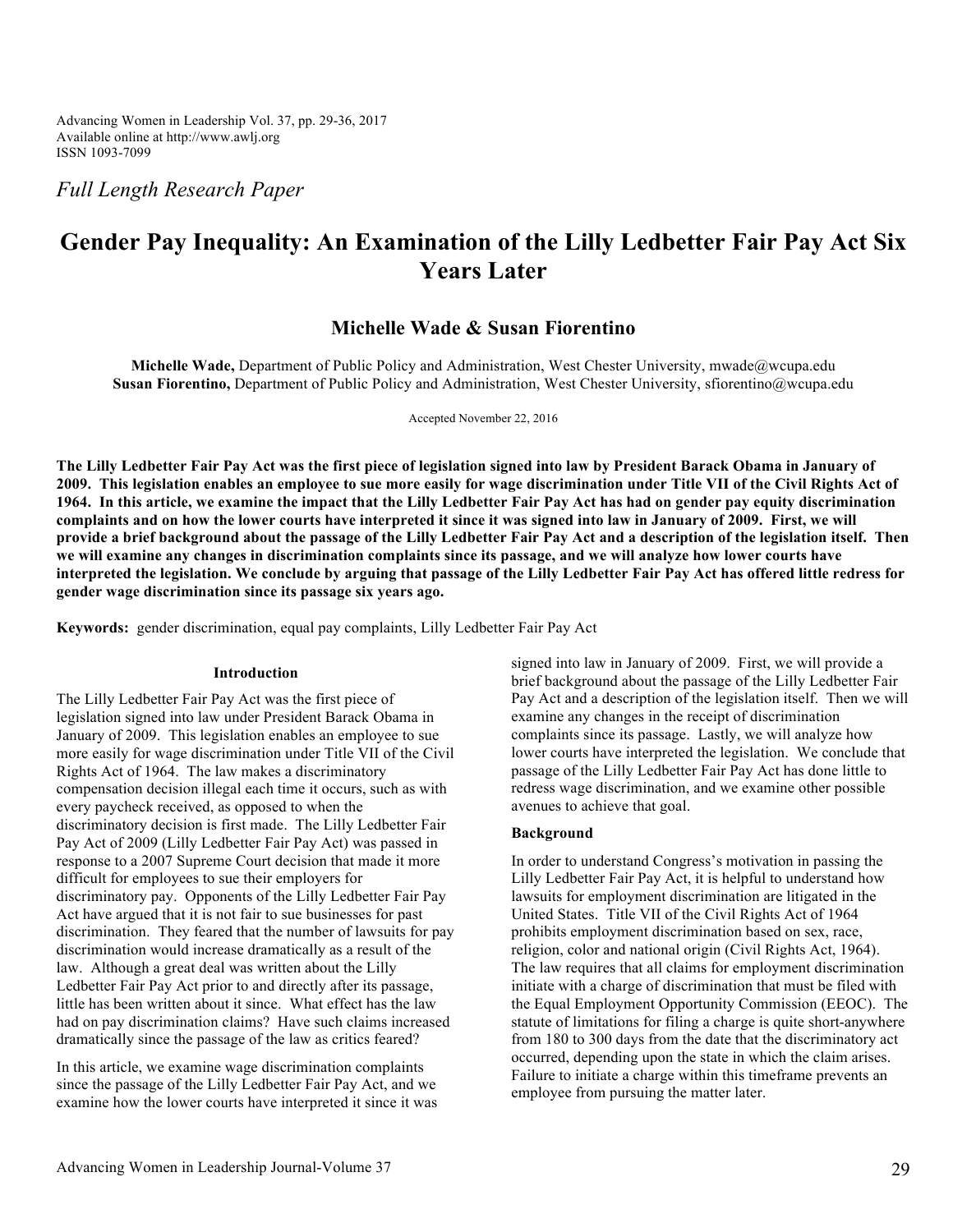The passage of the Lilly Ledbetter Fair Pay Act was prompted by Ledbetter's gender discrimination suit against Goodyear Tire Company, which was originally filed in 1999. Lilly Ledbetter was employed by Goodyear Tire Company in Gadson, Alabama from 1979-1998. In 1998, Lilly Ledbetter received an anonymous note in her locker at Goodyear. The note contained Ledbetter's salary information in comparison to that of her male counterparts (Ledbetter, 2012). Ledbetter sued Goodyear under Title VII of the Civil Rights Act of 1964, alleging gender discrimination. In the trial that followed, Ledbetter discovered that she was making less than all of her male colleagues, even those with less seniority and those who received lower performance reviews than she did. Goodyear argued that Ledbetter's salary was directly related to poor performance reviews rather than gender discrimination. The lower court ruled in Ledbetter's favor, but Goodyear appealed the decision - arguing that under Title VII, all discrimination complaints must be filed within 180 days of the discriminatory action. Thus, only the most recent salary review was subject to challenge according to Goodyear. The U.S. Circuit Court of Appeals for the Eleventh Circuit ruled in favor of Goodyear and dismissed Ledbetter's complaint, finding no discrimination within the 180 day review period. This decision was not consistent with other decisions in the Federal Court of Appeals, which had followed the precedent of the paycheck accrual rule. According to this rule, it is acceptable to bring forth a wage based discrimination claim as long as one paycheck reflecting the alleged discriminatory pay was received during the 180 day statute of limitations (*Ledbetter*, 2007).

Ultimately, the case was appealed to the Supreme Court of the United States. The primary question before the Supreme Court was not about gender-based wage discrimination. Rather, the question before the Court was whether or not Ledbetter had a right to sue under Title VII since she had not filed her claim with the EEOC within 180 days of the *initial* discriminatory act. According to Ledbetter, that initial act occurred in 1981 when Goodyear made a pay-setting decision by adopting a payfor-performance system (House of Representatives, 2007).

In reaching its decision, the *Ledbetter* Court relied heavily on precedent established in several cases: *United Airlines v. Evans*, (1977), *Delaware State College v. Ricks*, (1980), *Lorance v. AT&T*, (1989), and *National Railroad Passenger Corporation v. Morgan* (2002). In each of those cases, the Court determined that the EEOC charging period is triggered by a discrete unlawful employment practice. As the Court explained, "a new violation does not occur, and a new charging period does not commence, upon the occurrence of subsequent nondiscriminatory acts that entail adverse effects resulting from the past discrimination." (*Ledbetter*, 2007, p. 628).

Ultimately, the Ledbetter Court was divided on the interpretation of the "discrete act" of discrimination. Those in the majority argued that Ledbetter did not have a timely claim because the discrete act of discrimination--the alleged discriminatory pay-setting decision which led to the pay

inequity--occurred outside of the 180-day filing period. Those in the minority, however, argued that it is often impossible to know when the discrete act of discrimination first takes place since salary information is often confidential. For that reason, the minority argued that the discrete act of discrimination was renewed with the receipt of every paycheck resulting from the initial pay-setting decision.

In a 5-4 decision, the Court ruled that Lilly Ledbetter did not have the right to sue Goodyear since she had not filed her claim within the 180 day statute of limitations. Even though discriminatory pay had occurred within the 180 day statute of limitations period, the initial decision that resulted in disparate pay had not. Rather, that decision had occurred much earlier in Ledbetter's career.

Voting in the majority were John Roberts, Antonin Scalia, Anthony Kennedy, Clarence Thomas, and Samuel Alito. Dissenting were Ruth Bader Ginsberg, John Paul Stevens, David Souter, and Stephen Breyer. Justice Ginsberg read her dissenting opinion from the bench, criticizing what she called "a cramped interpretation of Title VII, incompatible with the statute's broad remedial purpose" (*Ledbetter*, 2007, p. 661).

#### **Lilly Ledbetter Fair Pay Act of 2009**

The *Ledbetter* decision prompted the passage of the Lilly Ledbetter Fair Pay Act. After the Supreme Court's verdict was announced on May 29, 2007, dissatisfaction with the decision led Democrat Representative George Miller and several other members of Congress to co-sponsor a bill to prevent a similar occurrence from happening in the future. Congress began committee hearings on June 12, 2007. Ledbetter and other interested parties testified in both the House and Senate committee hearings.

The Lilly Ledbetter Fair Pay Act amended Title VII of the Civil Right Act of 1964. According to the law, a compensation decision that discriminates against a person is illegal each time the act occurs – as with receipt of a paycheck—and not just when the initial pay decision is made. This legislation overturned the Supreme Court's decision in *Ledbetter v. Goodyear Tire and Rubber Company,* as is clear from the statutory language*.* In Section 2, the act states that the Ledbetter decision "undermines…statutory protections by unduly restricting the time period in which victims of discrimination can challenge and recover for discriminatory compensation decisions or other practices, contrary to the intent of Congress" and "ignores the reality of wage discrimination and is at odds with the robust application of the civil rights laws that Congress intended." (Lilly Ledbetter Fair Pay Act, 2009, § 2).

#### **Consequences of the Lilly Ledbetter Fair Pay Act**

Opponents of the Lilly Ledbetter Fair Pay Act claimed that there would be an increase in pay discrimination cases (Editorial, 2009; Hulse 2008; Will Fair Pay 2009). Senator Mitch McConnnell of Kentucky was quoted by the *New York*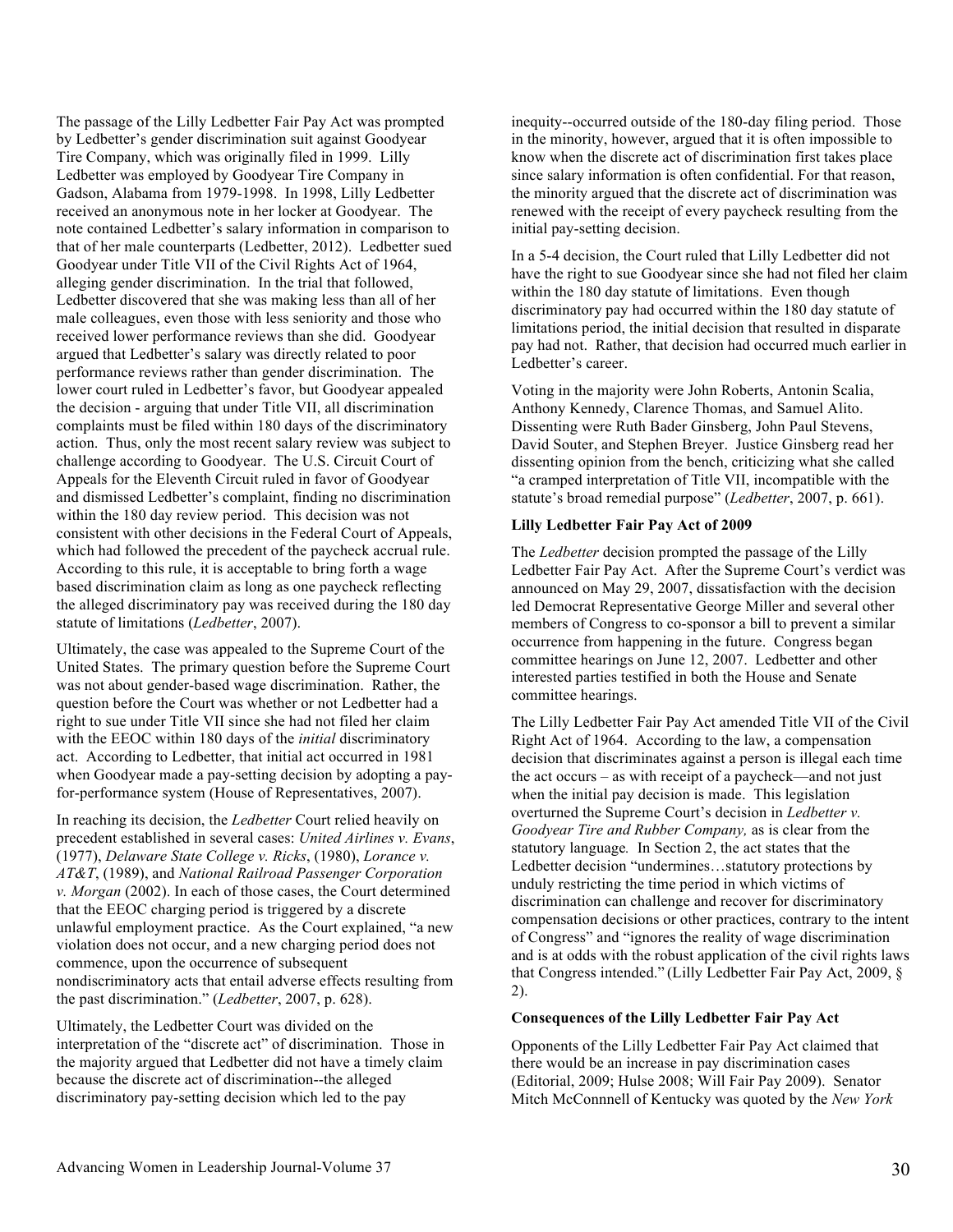*Times*, saying "We think that this bill is primarily designed to create a massive amount of new litigation in our country" (Quoted in Hulse 2008). Opponents also predicted that the Lilly Ledbetter Fair Pay Act would increase costs for businesses not only because of an increase in the number of lawsuits, but also because employers would be forced to maintain employee personnel files for longer time periods in order to protect themselves against lawsuits.

In addition to the law's critics, some legal scholars also opined that the effect of the act would be far-reaching, extending the statute of limitations not just for disparate pay claims, but for all decisions related to pay, such as promotions and demotions (Sorock, 2010; Sullivan, 2010).

Although some legal analysts predicted that claims for genderbased wage and other types of discrimination would increase significantly in the wake of successful passage of the Lilly Ledbetter Fair Pay Act, EEOC statistics do not bear that out. A review of the number of charges of gender-based wage discrimination claims filed with the EEOC from the five-year period of 2010-2014 shows a slight overall decline in genderbased wage claims, with the exception of 2012. That apparent anomaly can be explained by the fact that in May of 2012, 1,975 women pursued class-action claims against the Wal-Mart Corporation, alleging gender-based discrimination in both pay and promotion decisions (Hines, 2012, June 6). The number of gender-based wage charges is as follows:

#### Table 1:

*Gender Based Wage Claims Filed with the EEOC, FY 2010- 2014*

| Year  | <b>Number of Claims</b> |
|-------|-------------------------|
| 2014: | 1,880                   |
| 2013: | 1,963                   |
| 2012: | $3,777*$                |
| 2011: | 1,985                   |
| 2010: | 2,073                   |

We also examined the number of Equal Pay Act Charges filed with the EEOC, including any concurrent charges with Title VII. Although Equal Pay Act claims are not required to proceed through the EEOC, Equal Pay Act claims may - and often are - brought concurrently with Title VII claims for gender-based wage discrimination. For that reason, examination of concurrent Equal Pay Act charges filed with the EEOC is useful for determining the number of Title VII gender-based wage discrimination claims.

The mean number of charges that the EEOC received from Fiscal Years 1997 to 2014 was 1,041. The line in the middle of Figure 1 represents the mean number of charges, and the dotted lines above and below the mean represent one standard deviation from the mean. The only years that show receipts

higher than the mean and greater than one standard deviation away are in 2000, 2001, and 2002 – all before the passage of the Lilly Ledbetter Fair Pay Act in 2009. While charge receipts increased slightly in 2010, it was well within one standard deviation of the mean, and the number of charges went back down in 2011. Therefore, a cursory glance indicates that the EEOC has not received significantly more wage discrimination charges, either under Title VII or under the Equal Pay Act.





According to an Institute of Management Administration survey in 2010, the majority of employees in the human resource field did not feel that the law "affected their organization directly" ("What Has Changed," 2010). Larger companies were the mostly likely to report that the law had affected their organization and reported those effects were primarily confined to the maintenance of records such as performance reviews and historic salary information.

#### **Lower Court Interpretations of the Lilly Ledbetter Fair Pay Act**

The Lilly Ledbetter Fair Pay Act amends Title VII and provides, in relevant part, that an "unlawful employment practice" occurs: (a) "when a discriminatory compensation decision or **other practice** is adopted," (b) "when an individual becomes subject to a discriminatory compensation decision or **other practice**," and (c) "when an individual is affected by application of a discriminatory compensation decision or other practice, including each time wages, benefits, or other compensation is paid, resulting in whole or in part from such a decision or **other practice**." (Civil Rights Act of 1964, §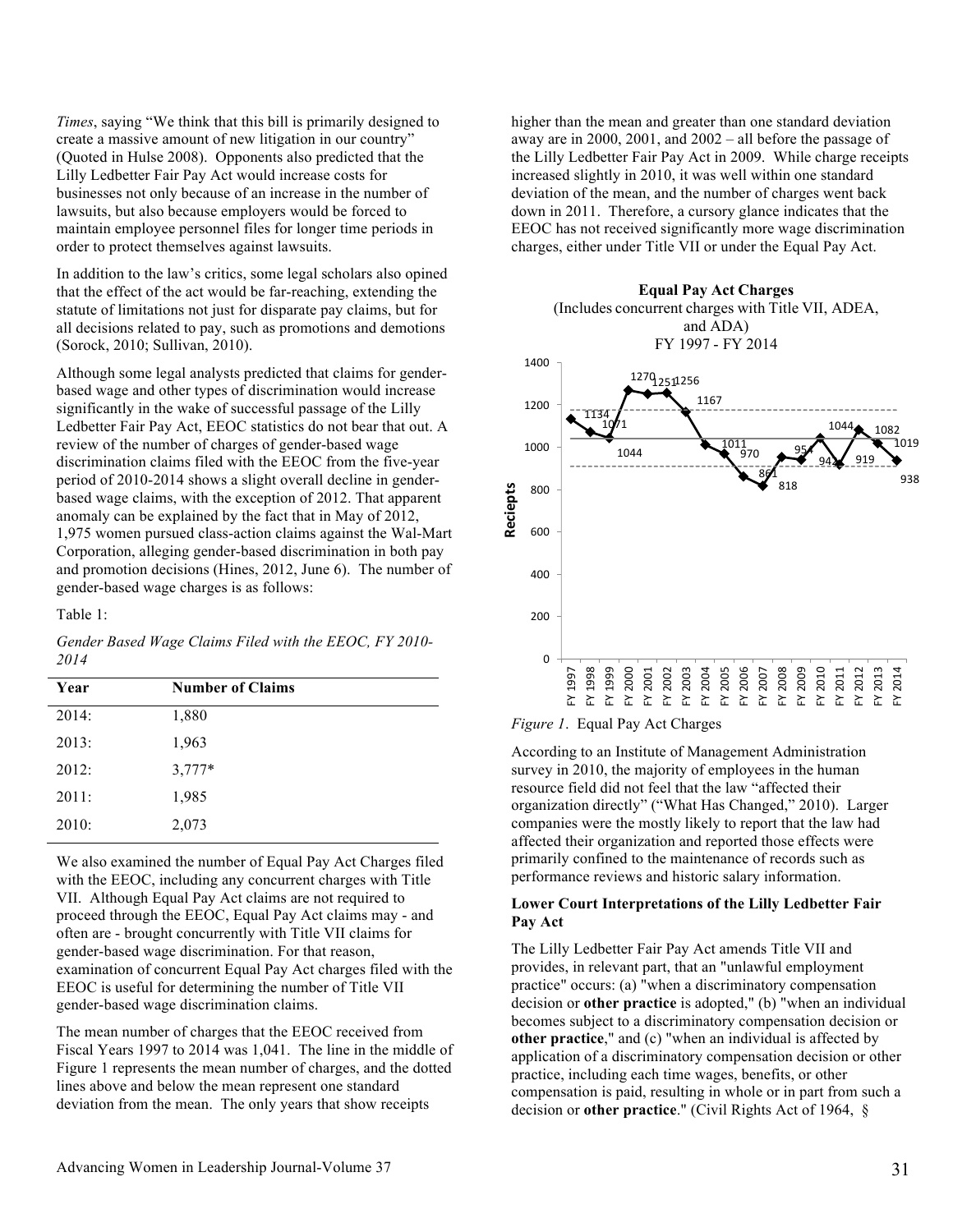2000e-5(e)(3)(A) (**emphasis supplied**). Immediately after passage of the Lilly Ledbetter Fair Pay Act, legal scholars began debating the law's scope and predicted that the statute's language—especially the "other practices" phrase—would enlarge the statute of limitations for all sorts of discrimination claims, including failure-to-promote claims that only tangentially impacted compensation (Siniscalco, 2014; Sorock, 2010; Sullivan, 2010). In reality, lower courts have been reluctant to adopt such a broad reading (Jacobs, 2010). In fact, while there were a few early district court cases that adopted a more liberal reading of the statute, (for example, *Gentry v. Jackson State University* (2009) appellate courts have been virtually unanimous in reading the Lilly Ledbetter Fair Pay Act very narrowly to apply only to those cases in which plaintiffs can demonstrate evidence of unequal pay for equal work. Those decisions are reviewed below.

The District of Columbia Circuit Court of Appeals was one of the first appellate courts to weigh in on the breadth and scope of the Lilly Ledbetter Fair Pay Act in the case of *Schuler v. Pricewaterhouse Coopers, LLP* (2010). In 1999 and again in 2000, Harold Schuler, then 55, was passed over for a partnership position at Pricewaterhouse Coopers, LLC, (PWC), a global accounting firm with more than 20,000 employees. PWC offered the partnership position to a 37 year-old employee who became partner in 2000. In 2001, Schuler filed a charge of discrimination with the Equal Employment Opportunity Commission ("EEOC"), alleging that PWC failed to consider him for the partnership position due to age. In 2002, Schuler, along with another male employee, sued PWC for age discrimination pursuant to the Age Discrimination in Employment Act ("ADEA"). The District Court dismissed the case as untimely, claiming that Schuler failed to file his administrative charge of discrimination within 300 days of the 2000 partnership decision, as required by the ADEA. In 2005, after the employees filed new lawsuits alleging ongoing age discrimination, the District Court consolidated the new claims with the claims in the former lawsuits, and once again dismissed Schuler's claims as untimely.

Schuler appealed, claiming that his 1999 and 2000 claims under the ADEA were made timely by passage of the Lilly Ledbetter Fair Pay Act of 2009. The Circuit Court, in a case of first impression, rejected Schuler's broad reading of the statute, stating that he misquoted the statute by arguing that "the decision not to promote him was an 'other act[]…intertwined with a discriminatory compensation decision' because as a result of that decision he received significantly less remuneration that he would have done as a partner" (*Schuler v. PWC*, 2010, p. 374). Agreeing with PWC, the Court interpreted the statutory language "discrimination in compensation" to mean "paying different wages or providing different benefits to similarly situated employees, not promoting one employee but not another to a more remunerative position" (*Schuler v. PWC,* 2010, p. 374). Moreover, the Court noted that employees who sue for "failure to promote" do not have to demonstrate wage disparity, but

merely must show that they were rejected for the promotion and that someone outside of the protected class filled the position. Accordingly, it concluded that the decision whether to promote an employee to a higher paying position is not a "compensation decision or other practice" under the Lilly Ledbetter Fair Pay Act.

The *Schuler* case has been cited frequently for the proposition that the Lilly Ledbetter Fair Pay Act does not extend to failureto-promote cases in which there is no evidence of compensation discrimination. In *Noel v. The Boeing Company* (2010), the Third Circuit Court of Appeals relied on *Schuler* to hold that the Lilly Ledbetter Fair Pay Act did not preserve the employee's failure-to-promote claim where there was no evidence that the employee suffered lower pay than his counterparts. Emmanuel Noel, a black Haitian national, worked for Boeing as a Chinook helicopter repairman. In May 2002, Noel applied for an offsite assignment at Boeing's Amarillo, Texas facility. Temporary offsite assignments resulted in a pay grade increase. Noel was not assigned offsite until November 2002, at which time he received a salary increase. At the same time, two white employees were also assigned to the Amarillo facility with similar pay grade increases. After a few months, the two white employees were promoted again, resulting in another pay grade increase, while Noel remained in the lower paying position. Noel complained to Boeing, yet received no response. On March 25, 2005, he filed a formal charge with the EEOC alleging discrimination based on race and national origin against Boeing.

On June 6, 2006, Noel filed a lawsuit against Boeing alleging race and national origin discrimination when it failed to assign him to the offsite facility in May, 2002 and when he was not promoted along with the other white employees in 2003. The District Court granted judgment in favor of Boeing, finding that Noel's claim was time-barred because he filed his EEOC charge more than 300 days after the decision not to promote him.

Noel appealed the District Court's decision, asserting that Boeing's failure to promote him caused him to receive less pay than his white co-workers throughout his time at the off-site facility. He argued that, under the Lilly Ledbetter Fair Pay Act, "an unlawful employment practice occurs each time an individual is affected by application of a discriminatory compensation decision." Accordingly, "each paycheck he received started the administrative clock anew" (*Noel v. Boeing*, 2010, p. 270).

The Third Circuit Court of Appeals affirmed the District Court's holding, and found that the Lilly Ledbetter Fair Pay Act did not extend to preserve claims such as Noel's. The Court reasoned that Noel's claim was simply a failure-topromote claim and did not assert any claims of unequal pay for performance of the same job. Relying on the reasoning in the *Schuler* case, the Court found that the plain language of the Lilly Ledbetter Fair Pay Act does not apply to failure-topromote claims: "Thus, the plain language of the [Fair Pay Act]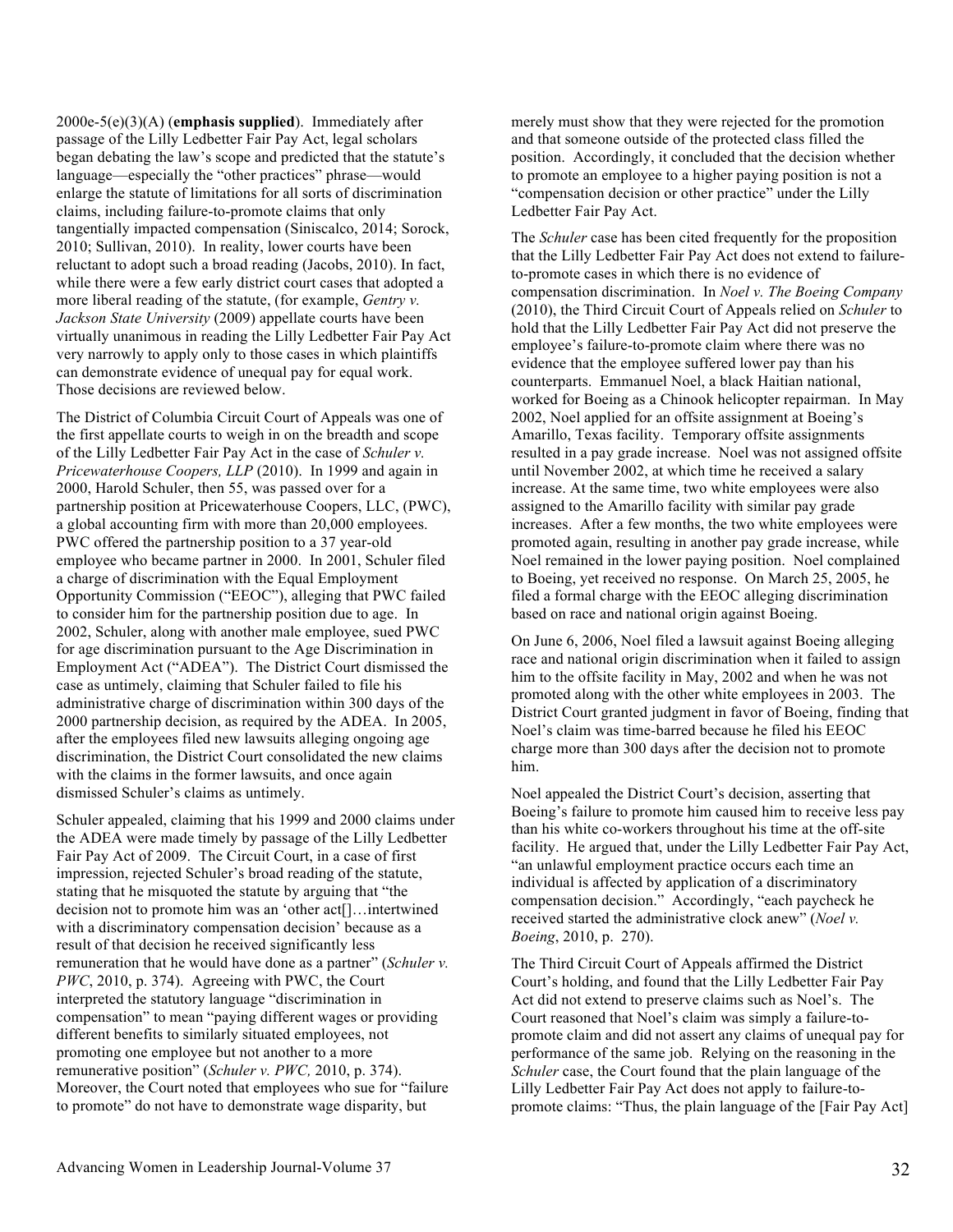covers compensation decisions and not other discrete employment decisions. []To maintain a pay disparity claim, a plaintiff must demonstrate that 'employees …were paid differently for performing "equal work"-work of substantially equal skill, effort and responsibility, under similar working conditions'" (*Noel v. Boeing*, 2010, p. 274). The Court further opined that the purpose of the Lilly Ledbetter Fair Pay Act was to preserve claims for compensation decisions which are often cloaked in secrecy and not discovered until long after the administrative period has expired. This was not the case here, as Noel knew in 2003 that he was not being promoted, and therefore his statute of limitations began to run from that discrete date. To interpret the Lilly Ledbetter Fair Pay Act too broadly "would potentially sweep all employment decisions under the 'other practice' rubric" of the law and would have the effect of weakening Title VII's administrative filing requirement (*Noel v. Boeing*, 2010, p. 275).

In contrast to its decision in the *Noel* case, the Third Circuit found in favor of the plaintiff's Lilly Ledbetter Fair Pay Act claim in the case of *Mary Lou Mikula v. Allegheny County of PA* (2009). Mary Lou Mikula was hired in March 2001 as grants coordinator for Allegheny County police department. In 2004, she sent a memo to the police superintendent requesting a salary increase to reflect the salary of a similarly situated male employee who earned approximately \$7,000.00 more than she earned. Mikula never received a response from anyone in the police department regarding her request.

In 2006, Mikula filed a complaint with the County Human Resources department in which she explicitly raised her objection to being paid less than a comparative male employee. She also filed a lawsuit under the Equal Pay Act at that time. Finally, on April 17, 2007, she filed a charge of discrimination with the EEOC claiming that she was paid less than a male in her position would receive. Shortly thereafter, she amended her lawsuit to include a Title VII claim for gender discrimination alleging that she was paid substantially less compensation for equal work performed by similarly situated male employees.

The District Court granted the County's motion for summary judgment, finding that Mikula's Title VII claim was timebarred because she learned of the disparate pay in 2004, but failed to file a charge until 2007. In the interim, Congress passed the Lilly Ledbetter Fair Pay Act, and Mikula appealed the District Court's decision. The Third Circuit Court of Appeals reversed the lower court's ruling and held that the County's failure to answer Mikula's request for a raise in 2004 constituted a "compensation decision and other practice" within the meaning of the statute. Accordingly, Mikula's Title VII claim was not time-barred as to that request.

While the Third Circuit's decision in *Mikula* may appear to be a more expansive reading of the statute, in reality, the Court's reasoning in the case is consistent with its reasoning in the *Noel* case. In both circumstances, the Plaintiffs asserted clear claims of unequal pay for equal work. A similar reading of the Lilly Ledbetter Fair Pay Act was reached in the more recent Tenth

Circuit case of *Almond v. Unified School District* (2011). The employees in *Almond* were informed in 2003 and 2004 that the district planned to eliminate their maintenance positions due to budgetary cuts. In *lieu* of termination, the district offered to transfer the employees to lower paying jobs, while promising to pay their current salaries for a period of two years. Plaintiffs agreed to the transfer, then filed charges of age discrimination with the EEOC in 2006, claiming that their transfer and demotion was a result of age discrimination.

The District Court ruled that plaintiffs' charges were timebarred because, under the well-established discovery rule, plaintiffs had 300 days from the date of discovery of the adverse action to file a charge with the EEOC. Plaintiffs appealed, arguing that each new paycheck that reflected the pay demotion renewed the statute of limitations. While their appeal was pending, Congress enacted the Lilly Ledbetter Fair Pay Act. The parties agreed to withdraw the appeal to allow the District Court to consider whether the Lilly Ledbetter Fair Pay Act rescued the plaintiffs' claims. On reconsideration of the case, the District Court ruled that the Lilly Ledbetter Fair Pay Act did not apply to the case at hand. The Plaintiffs then filed the appeal to the Circuit Court, arguing that the decision to demote them and reduce their pay was discriminatory, and hence affected every paycheck thereafter.

The Circuit Court, adopting both *Noel v. Boeing* and *Schuler*, narrowly read the Lilly Ledbetter Fair Pay Act, stating that it "governs the accrual only of discrimination in compensation (unequal pay for equal work) claims in violation of  $\S 623(a)(1)$ -- nothing more, nothing less" (*Almond v. Unified School District*, 2011, p. 1183). In a thorough review of both the statutory language of the Lilly Ledbetter Fair Pay Act as well as the legislative history of the act, the Court dismissed arguments that a broader interpretation of the statute was warranted based on the language of the statute that an "unlawful employment practice" occurs "when an individual is affected by application of a discriminatory compensation decision **or other practice**, including each time wages, benefits, or other compensation is paid, resulting in whole or in part from such a decision or other practice" (Civil Rights Act of 1964, § 2000e-5(e)(3)(A) (**emphasis supplied**). The Court stated:

[I]t isn't enough for an employee to show that a discriminatory practice somehow affected his or her pay. Instead, the employee must show a discriminatory *pay disparity* between himself or herself and similarly situated but younger employees. *See, e.g., MacPherson v. Univ. of Montevallo*, 922 F.2d 766, 774 (11th Cir. 1991) (proof of "discrimination in compensation" under ADEA requires showing "similarly situated persons outside the protected age group received higher wages"); *Schuler v. PricewaterhouseCoopers, LLP*, 595 F.3d 370, 374-75, 389 U.S. App. D.C. 213 (D.C. Cir. 2010). In other words, "discrimination in compensation" requires not just *any* effect on pay, but one of a particular kind: unequal pay for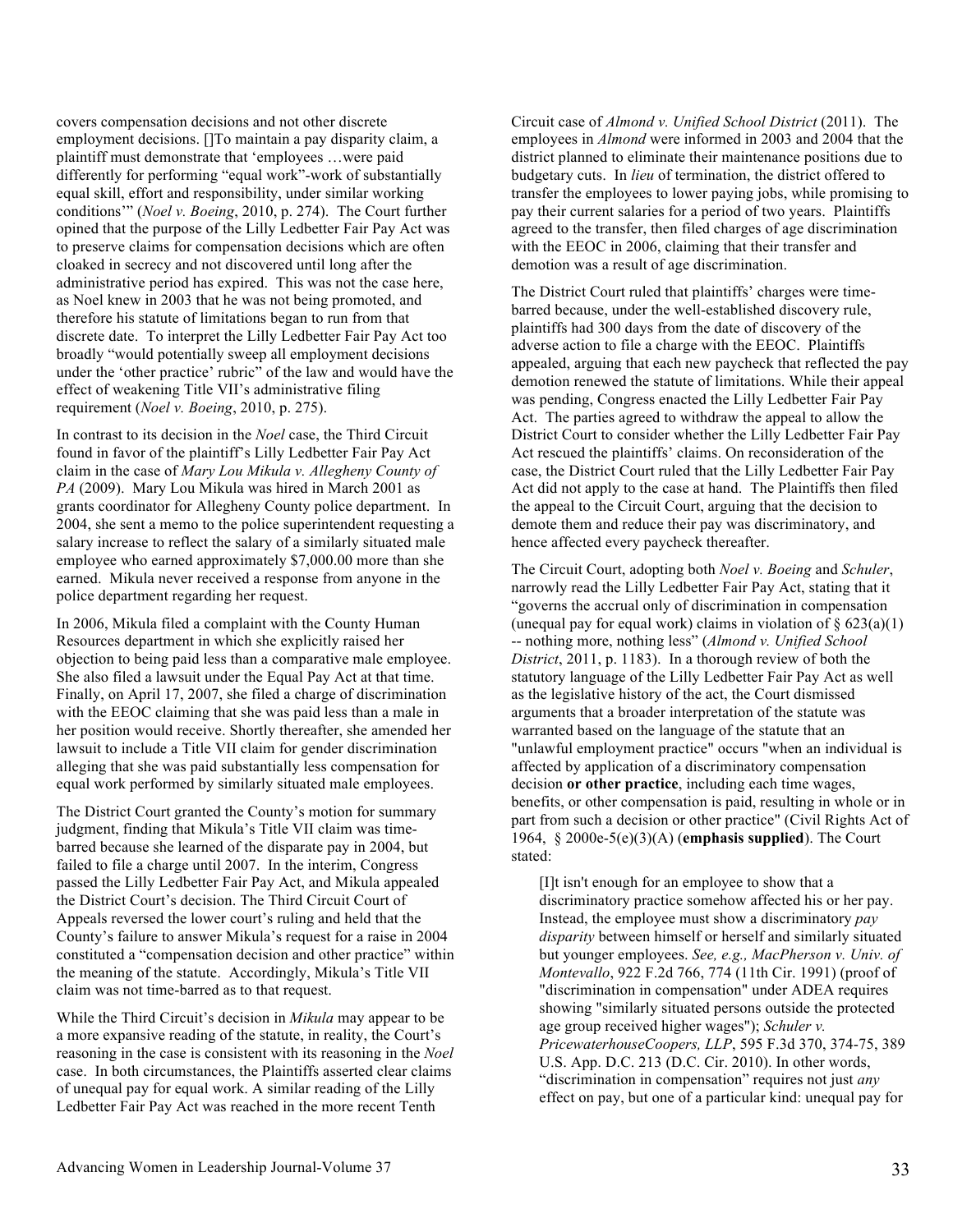equal work. (*Almond v. Unified School District*, 2011, p. 1181)

The Court ultimately found that plaintiffs' claim failed because neither alleged disparity in pay—to the contrary, both acknowledged that they were being paid at a higher rate than other similarly situated employees for the first two years in the position, until their pay was brought in line with everyone else in their pay scale. The Court's decision in *Almond* was more recently affirmed in *Daniels v. UPS* (2012). There, the Court again rejected a failure-to-promote claim as falling within the protection of the Lilly Ledbetter Fair Pay Act unless the claim was rooted in unequal compensation for equal work:

As we recognized in *Almond*, the **Fair Pay Act** did not create a "limitations revolution for any claim somehow touching on **pay."** Examining Justice Ginsburg's dissent in *Ledbetter*, which the court found Congress followed when drafting and passing the **Fair Pay Act**, *Almond* concluded that "hiring, firing, *promotion*, demotion, and transfer decisions, though often touching on **pay,** should and do accrue as soon as they are announced.'…. The argument Daniels advances would "potentially sweep all employment decisions under the 'other practice' rubric." *Noel v. Boeing Co*., 622 F.3d 266, 275 (3d Cir. 2010) (*Daniels v. UPS*, 2012, p. 631) (internal citations omitted)

Most of the other Circuit Courts of Appeal have weighed in on the scope of the Lilly Ledbetter Fair Pay Act as well, each construing the law narrowly to apply only where plaintiffs have demonstrated evidence of unequal pay for equal work. (*See*, for example, *Hylind v. Xerox Corp*. (2012) (affirming *Noel* and *Schuler* and finding that lower court properly dismissed hostile environment claim as untimely); see also *Tarmas v. Secretary of the Navy* (2011) (finding that statute of limitations for single and discreet acts of discrimination are not altered by the Act); *Groesch v. City of Springfield* (2011) (reviving police officers' Title VII claims for unequal pay for similar position under the Act); *Tillman v. Southern Wood Preserving* (2010) (holding that Lilly Ledbetter Fair Pay Act did not apply to discrete acts of discrimination such as reprimand or failure to receive pay increase due to performance); *Miller v. Kempthorne* (2009) (holding plaintiff's claim timely where employer improperly assigned him to lower pay grade, but declaring as untimely claim that he was denied permanent employee status); *Oniyah v. St. Cloud State University* (2012) (finding that Lilly Ledbetter Fair Pay Act does not change the burden of proof for salary discrimination under Title VII or ADEA).

One of the most recent circuit cases to address the issue of the breadth of the Lilly Ledbetter Fair Pay Act was decided by the Fifth Circuit Court of Appeals in *Niwayama v. Texas Tech University* (2014). In that case, Plaintiff sued the employer for both denial of tenure and for pay disparity claims. Plaintiff argued that the decision to deny tenure had consequences for her compensation, and accordingly, her otherwise time-barred claim should be timely under the Lilly Ledbetter Fair Pay Act. The Court rejected that argument:

In Niwayama's view, because the Provost's decision to deny her tenure had consequences for her compensation, the Provost's decision constituted a "discriminatory compensation decision" under the Ledbetter Act. Accordingly, Niwayama argues, a new Title VII claim for denial of tenure accrued each time she received a paycheck that was affected "in whole or in part" by the Provost's allegedly discriminatory decision. As authority, Niwayama cites only to *Gentry v. Jackson State University*, 610 F. Supp. 2d 564, 567 (S.D. Miss. 2009). Niwayama acknowledges, however, that this district court's decision stands for "a minority view."

Indeed, Niwayama's argument is contrary to the overwhelming weight of authority on this issue. Specifically, the Tenth Circuit explained that under the Ledbetter Act "hiring, firing, promotion, demotion, and transfer decisions, though often touching on pay, should and do accrue as soon as they are announced." (Citation omitted). Similarly, the District of Columbia Circuit held that the Ledbetter Act's use of "the phrase 'discrimination in compensation' means paying different wages or providing different benefits to similarly situated employees, not promoting one employee but not another to a more remunerative position." The Third Circuit also rejected an argument similar to Niwayama's because a more "expansive interpretation of 'other practice' . . . would potentially sweep all employment decisions under the 'other practice' rubric" set forth in the Ledbetter Act. Finally, this Court in an unpublished opinion held that the Ledbetter Act does not apply to "discrete acts" by employers such as "termination, failure to promote, denial of transfer, and refusal to hire." (*Niwayama*, 2014, p. 356) (internal citations omitted)

Thus, the Fifth Circuit concluded that the district court had correctly dismissed the tenure denial claim as untimely under Title VII. However, the court held that the "pay disparity claim falls under the Ledbetter Act and therefore is not time barred. The Ledbetter Act explicitly…makes each paycheck at an allegedly discriminatory rate a separate, discrete act of discrimination, effectively resetting the statute of limitations for filing an EEOC charge." (*Niwayama*, 2014, p. 356). Once again, this reasoning is consistent with the other appellate cases cited above.

#### **Conclusion**

Since the passage of the Lilly Ledbetter Fair Pay Act in 2009, little has been written about the impact the decision has had on subsequent court decisions and implications for human resource managers. Only time will tell what impact the Lilly Ledbetter Fair Pay Act will have on litigation in employment discrimination cases, but so far the effects seem relatively small. While it is true that employers will need to document all promotion and compensation decisions, many businesses were already doing this. There does not appear to be a surge in Title VII complaints of sex discrimination pay claims with the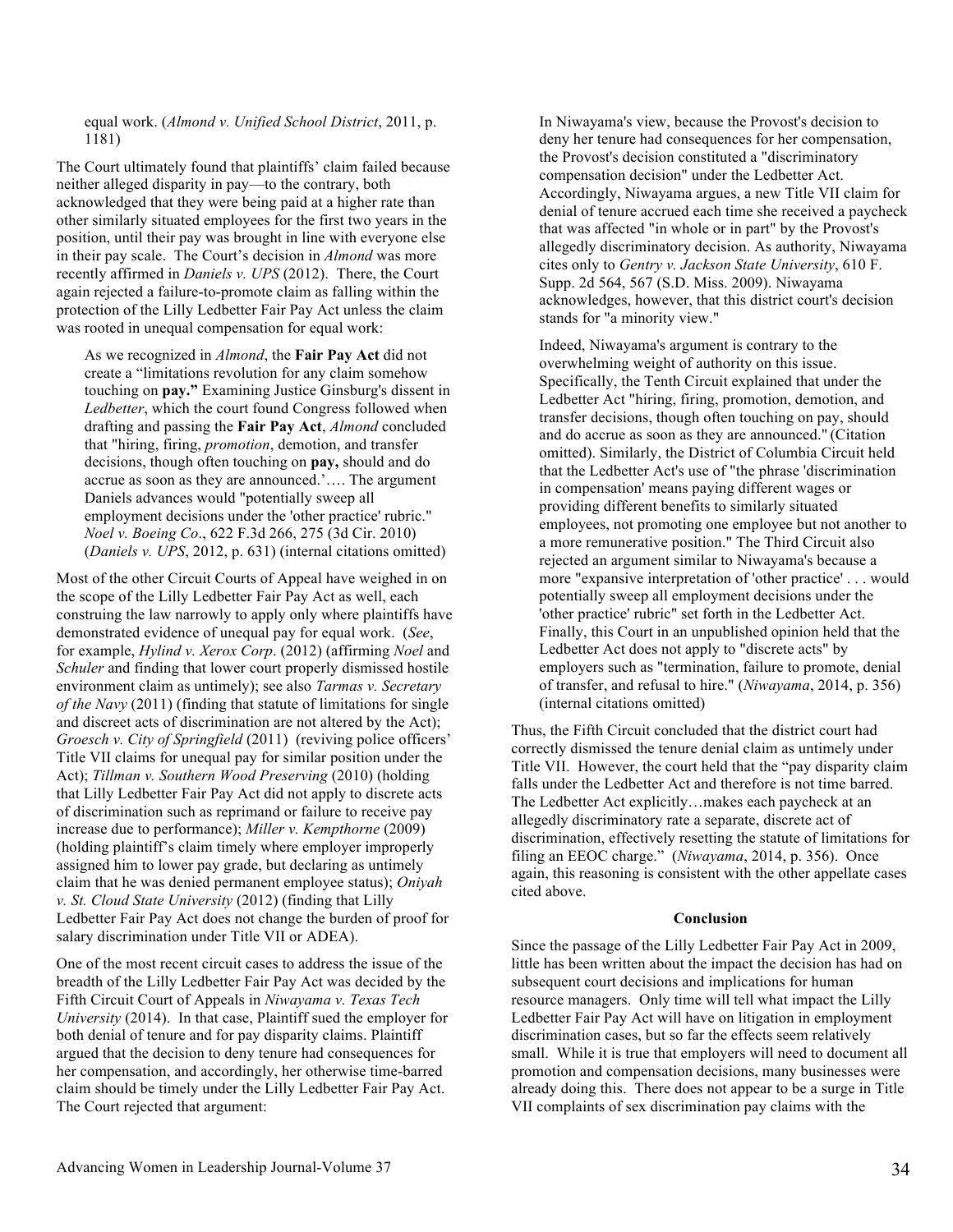EEOC, and businesses themselves report the primary effect of an added administrative burden, not an increase in lawsuits.

Lower court interpretations have limited the reach of the Lilly Ledbetter Fair Pay Act, and EEOC charge statistics since the law's passage corroborate that conclusion, all of which suggests that the Lilly Ledbetter Fair Pay Act did little to effectuate real change for women seeking redress for genderbased compensation claims. As Sara Lyons has suggested, merely extending the time in which to bring a claim for gender pay discrimination does nothing for those who never become aware of gender-based discrepancies in the first place (Lyons, 2013). Lyons argues that the strong societal norm of pay secrecy undermines any potential benefits made by the Lilly Ledbetter Fair Pay Act. She concludes that real change will require 1) passage of the Paycheck Fairness Act (PFA), proposed legislation that would prohibit pay secrecy rules in the workplace, and 2) affirmative disclosure of salary information to employees. While such an approach seems radical, there is some merit to the argument. Research shows that the wage gap is smaller where employers promote pay transparency, such as in federal government and union jobs. According to a study conducted by the Institute for Women's Policy Research, 62% of private sector female workers and 60% of private sector male workers report that discussion of salary is discouraged or prohibited and could lead to punishment (Institute for Women's Policy Research, 2014, January). That number is dramatically lower for public sector workers, with only 18% of women who work in the public sector reporting pay secrecy rules, and only 11% of men. Not surprisingly, the wage gap for the federal workforce, where pay transparency is very high, is only about 13%, much lower than the national average of about 30%. (Covert, 2014, April 14). Similarly, in unionized workforces where salaries are disclosed in a collective bargaining agreement, the wage gap for unionized workers is only about 9% (Covert, 2014, January 27). Moreover, Gowri Ramachandran has argued for the use of pay transparency policies as a legal affirmative defense to wage disparity claims, thereby further incentivizing an employer's use of such policies (Ramachandran, 2012). Unfortunately, systemic change to pay secrecy rules face an uphill battle, as proponents of the Fair Pay Act can attest.

While passage of the Lilly Ledbetter Fair Pay Act has not resulted in an increase in charges of wage discrimination, it may have caused some employers to examine pay practices to avoid claims for wage discrimination (Siniscalco, Livingston, Cousins, Tran & Phillips, 2010). This is a modest gain at best. Nevertheless, until there is a cultural shift towards pay transparency in the workplace, the Lilly Ledbetter Fair Pay Act offers an incremental legal tool in the fight for full gender-wage equality.

#### References

Civil Rights Act of 1964, 42 U.S.C. § 2000e *et seq*. (1964). *Almond v. Unified School District*, 665 F.3d 1174 (10th Cir. 2011).

Covert, B. (2014, April 14). Here's one place where the gender wage gap is actually shrinking. Retrieved from http://thinkprogress.org/economy/2014/04/14/3426369/ge nder-wage-gap-federal/

- Covert, B. (2014, January 27). The gender wage gap between unionized workers is tiny—and shrinking. Retrieved from http://thinkprogress.org/economy/2014/01/27/3206671/ge nder-wage-gap-unions/
- *Daniels v. UPS*, 701 F.3d 620 10<sup>th</sup> Cir. (2012).
- Editorial: "Saying No to Lilly." [Editorial]. (2009). *Investor's Business Daily*.
- Greenwald, J. (2010, February 8). Ledbetter fair pay law hasn't flooded courts: year-old bias law still has changed rules; litigation may rise. *Business Insurance*.
- *Gentry v. Jackson State University*, 610 F.Supp.2d 564 (S.D. Miss. 2009).
- *Groesch v. City of Springfield*, 635 F.3d 1020 (7th Cir. 2011).

Hines, A. (2012, June 6). Walmart sex discrimination claims filed by 2,000 women. *The Huffington Post.* Retrieved from

http://www.huffingtonpost.com/2012/06/06/walmart-sexdiscrimination-women-\_n\_1575859.html

- Hulse, C. (2008, April 23). G.O.P. set to block bill easing limits on pay discrimination suits. The *New York Times*.
- *Hylind v. Xerox Corp.*, 481 Fed. Appx. 819 (4th Cir. 2012).
- Institute for Women's Policy Research. (January, 2014). *Pay Secrecy and Wage Discrimination* (IWPR #Q016). Retrieved from

file:///C:/Users/75SFIORENTIN/Downloads/Q016.pdf

- Jacobs, R. B. (2010). Say when: an analysis of post-*Ledbetter* continuing violations. *Employee Relations Law Journal*, *36* (2), 19-41.
- *Ledbetter v. Goodyear Tire and Rubber Co*., 550 U.S. 618 (2007).
- Ledbetter, L. with Isom, S.I. (2012). *Grace and grit: my fight for equal pay and fairness at goodyear and beyond.* New York: Crown Archetype.
- Lilly Ledbetter Fair Pay Act, Pub. L. No. 111-2, 123 Stat. 5 (2009).
- Lyons, S. (2013). Why the law should intervene to disrupt paysecrecy norms: analyzing the Lilly Ledbetter Fair Pay Act through the lens of social norms. *Columbia Journal of Law and Social Problems*, *46*, 361-392.
- *Mary Lou Mikula v. Allegheny County of PA*, 583 F.3d 181 (3d Cir. 2009).
- *Miller v. Kempthorne*, 357 Fed. Appx. 384 (2d Cir. 2009).
- *Niwayama v. Texas Tech University*, 590 Fed. Appx. 351 (5th Cir. 2014).

*Noel v. The Boeing Company*, 622 F.3d 266 (3d Cir. 2010).

- *Oniyah v. St. Cloud State University,* 684 F.3d 711 (8th Cir. 2012).
- Ramachandran, G. (2012). Pay transparency. *Penn State Law Review*, 116, 1043-1079.
- *Schuler v. Pricewaterhouse Coopers, LLP*, 595 F.3d 370 (D.C. Cir. 2010).